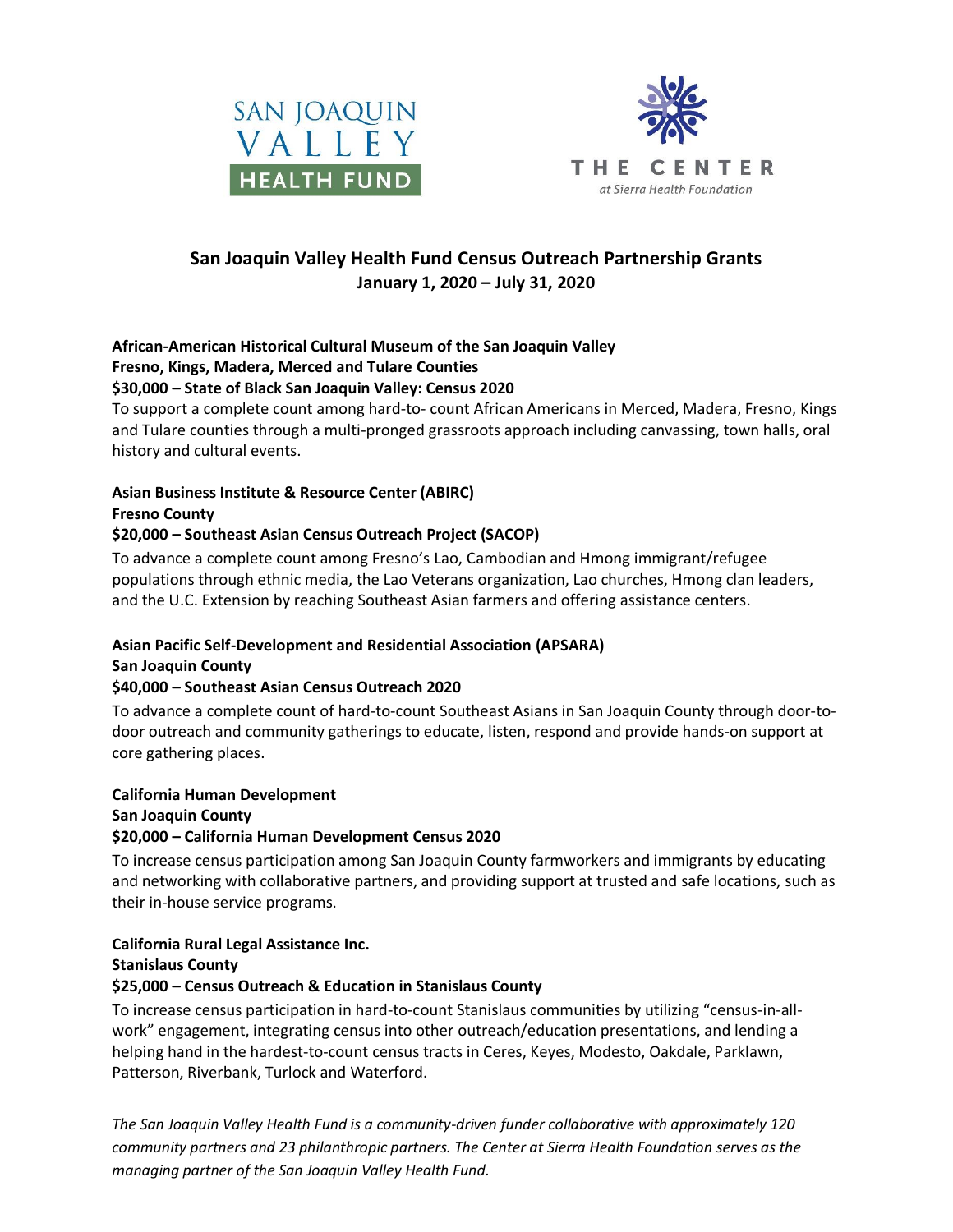# **California Rural Legal Assistance Foundation Merced and San Joaquin Counties**

# **\$25,000 – SJVHF Census 2020 Outreach – Si Contamos: Comité Padres Delhi & Centros Migratorios San Joaquin**

To increase census participation among Delhi (Merced County) and San Joaquin immigrant farmworkers by engaging leaders from the Delhi Parent Committee and the three SJC migrant farmworker centers to lead one-on-ones, workshops and hands-on assistance.

# **California State University Fresno Foundation (sponsored org: Fresno State Office of Community & Economic Development)**

#### **Fresno County**

#### **\$20,000 – Fresno State 2020 Census Initiative**

To increase census participation of Fresno County hard-to-count community members by door-to-door canvassing, phone banking and providing tools and support for individuals to complete the census through culturally and linguistically responsive events and workshops.

# **Catholic Council for the Spanish Speaking of the Diocese of Stockton – El Concilio San Joaquin and Stanislaus Counties**

# **\$30,000 – Census 2020 Vanguard, San Joaquin and Stanislaus Counties**

To increase hard-to-count participation across San Joaquin and Stanislaus counties through a grassroots, hands-on approach that includes engaging school systems in HTC tracts and one-on-one outreach through parent and student cafes, workshops and presentations.

# **Center on Race, Poverty & Environment (sponsored org: LOUD for Tomorrow) Kern County**

# **\$30,000 – LOUD For Census!**

To increase census participation of hard-to-count residents in Kern County, especially Delano, by training, organizing and mobilizing high school and college-age youth as messengers to support selfresponse from mid-March through April 30.

# **Central Valley Immigrant Integration Collaborative (CVIIC) Fresno, Kern, Kings, Madera, Merced, Stanislaus and Tulare Counties \$30,000 – CVIIC San Joaquin Valley 2020 Census Outreach Project**

To increase census participation among hard-to-count San Joaquin Valley farmworkers and Latino immigrants by informing, motivating and supporting census participation through social media, census trainings to community and organizations, and hosting a staffed assistance center at the Fresno Dream Resource Center.

#### **Central Valley Partnership (sponsored org: Working Families Forward) Madera and Tulare Counties**

# **\$35,000 – Working Families Forward**

To increase census participation in Madera and Tulare counties by activating their multilingual partner network to engage in door-to-door canvassing, phone conversations, community forums, ethnic media and organizer trainings.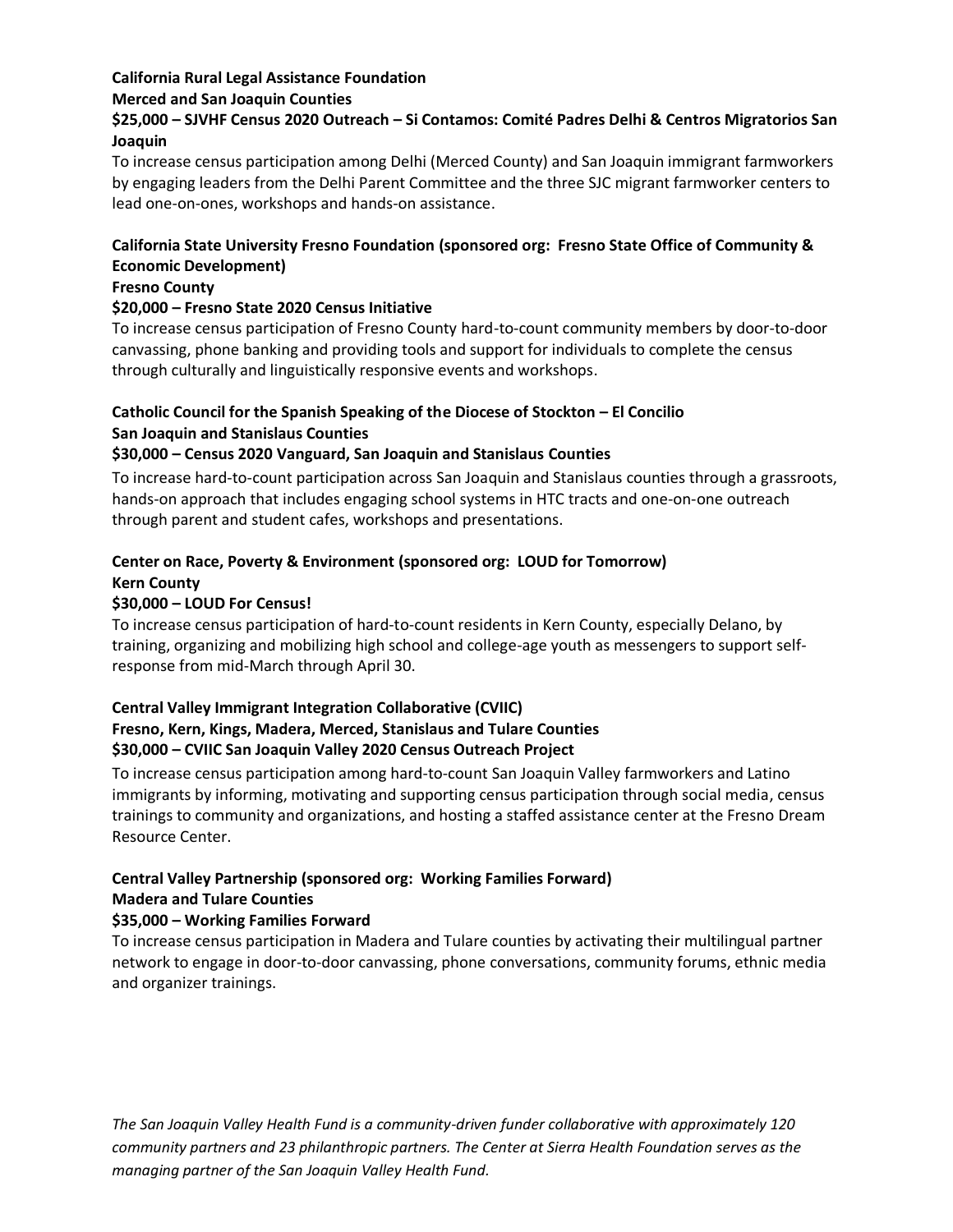#### **Centro Binacional Para El Desarrollo Indigena Madera and Merced Counties**

#### **\$25,000 – Indigenous Communities Count in Census 2020**

To increase census participation of indigenous Mexicans from Madera and Livingston through one-onone interactions and lending a helping hand in unconventional places frequented by indigenous community members.

#### **Centro La Familia Advocacy Services Fresno County \$30,000 – 2020 Census Implementation Project**

To increase census participation of Latinos, immigrants, LEP, farmworkers, seniors and families with children 0-5 years in rural West Fresno County through workshops, phone banking, community chats/pláticas, unconventional outreach, ethnic media, op-eds, social media and hands-on assistance.

# **Clinica Sierra Vista Fresno and Kern Counties \$60,000 – Health Partners: United in Counting All For Our Communities' Well-being**

To increase census participation in Fresno and Kern counties among this Federally Qualified Health Center's patients and their families by serving as census assistance sites, and making available trained certified enrollment counselors and community messengers to offer assistance and support.

# **Coalition for Humane Immigrant Rights (CHIRLA)**

# **Tulare County**

# **\$35,000 – Contamos Contigo 2020 Census Campaign**

To increase census participation among Latinos, LEP and immigrant households in Tulare County, with special focus on Porterville, through targeted phone banking, ethnic media, culturally and linguistically responsive events, door-to-door canvassing and a hands-on assistance center.

# **Community Action Partnership of Kern (CAPK)**

# **Kern County**

# **\$40,000 – CAPK & Kern County Complete Count CENSUS 2020**

To increase census participation in Kern County, including in the isolated Mojave area, through canvassing, workshops and community kiosks, and by leveraging the organization's 10 programs to provide hands-on assistance.

# **Community Action Partnership of Madera County, Inc.**

# **Madera County**

# **\$20,000 – Madera County Census Project**

To increase census participation in Madera County by offering hands-on assistance at the Gil Street office and in the field through mobile devices (tablets and phones).

# **Community Initiatives (sponsored org: South Kern Sol) Kern County**

# **\$20,000 – An Accurate 2020 Census for Kern**

To increase census participation in Kern County by leveraging ethnic media's traditional role as community educators and advocates and the organization's network of youth content producers to promote census participation in 11 target cities.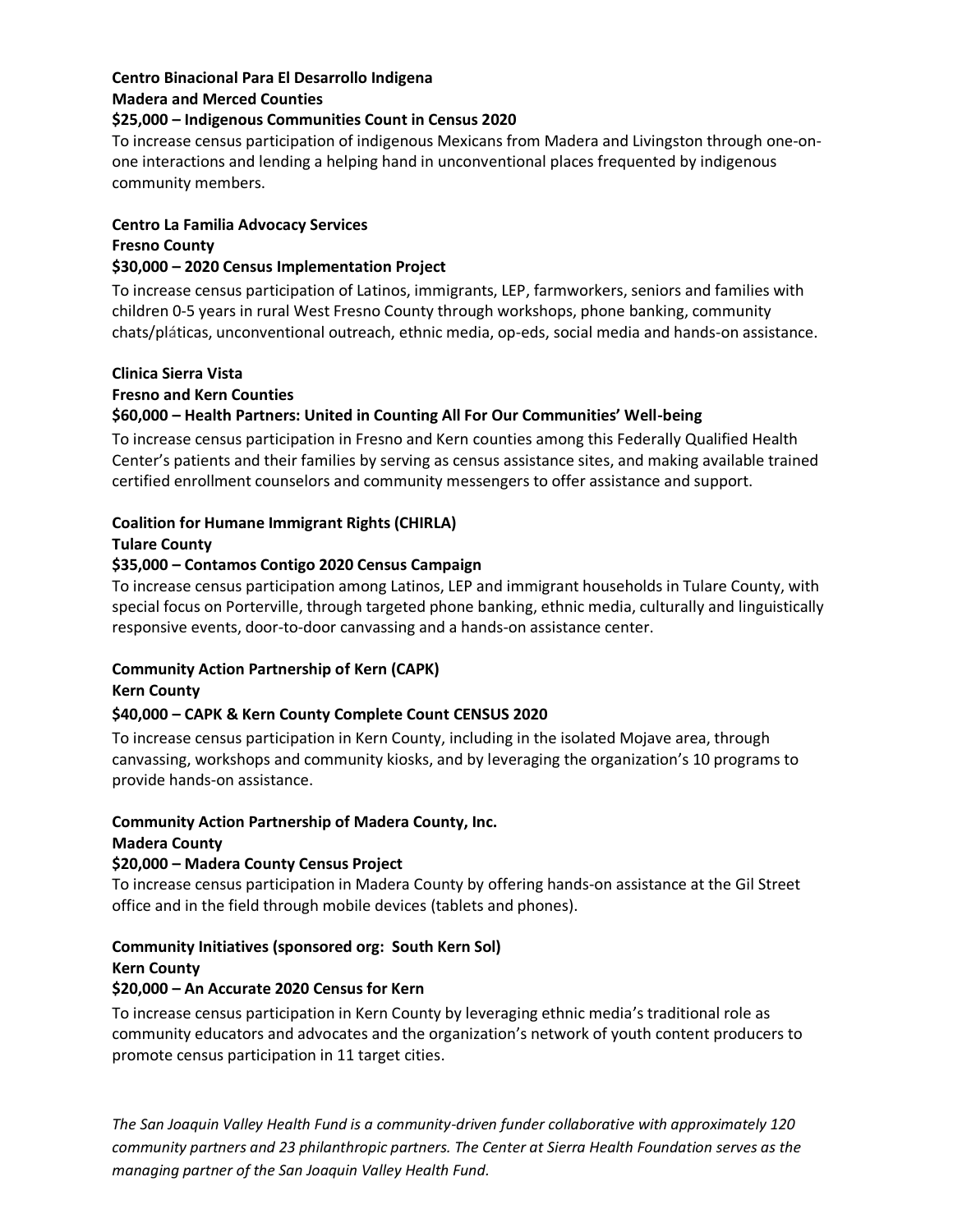# **Council on American-Islamic Relations California Fresno, Kern, Madera, Merced and Tulare Counties**

**\$30,000 – Outreach to Hard-to-Count Middle Eastern North African South Asian (MENA) Communities** To increase census participation of the MENA population across the San Joaquin Valley by utilizing trusted multilingual (English, Arabic, Urdu) messengers to leverage ethnic media, existing engagements, phone banking, direct education and support, and mobile assistance centers where MENA communities congregate.

# **Deaf and Hard of Hearing Service Center, Inc. Fresno, Kings, Madera, Mariposa, Merced and Tulare Counties \$5,000 – Census Outreach for the Deaf and Hard of Hearing Community**

To increase census participation among the deaf community by American Sign Language (ASL) workshops, conducting face-to-face ASL video conversations, social media, home visits, ASL videos, and leveraging the organization's multiple services and database to locate, contact and assist deaf hard-tocount people.

# **Education and Leadership Foundation (ELF) Fresno, Kern, Kings, Madera and Tulare Counties \$25,000 – ELF Centro de Ayuda para el Censo 2020**

To increase census participation among San Joaquin Valley immigrants by offering an onsite help center, a mobile assistance unit, social and traditional media, and a hotline to reach out to isolated Spanishspeaking undocumented immigrants.

#### **Fathers & Families of San Joaquin San Joaquin County \$35,000 – Si Se Cuenta! / Yes You Count!**

To increase census participation in San Joaquin County by using trust and community-building strategies like canvassing, neighborhood block parties, sports tournaments, lowrider car shows and barbecues at the park to educate and lend a helping hand.

# **Fresno American Indian Health Project Fresno County \$35,000 – Fresno Natives Count**

To increase census participation of Fresno-area American Indian and Alaskan Natives by educating the community about why the census matters, how to be counted as a Native American, and hosting a Questionnaire Action & Assistance Center.

#### **Fresno County Economic Opportunities (EOC) Commission Fresno and Madera Counties \$30,000 – Fresno EOC 2020 Census Outreach**

To increase census participation in Fresno and Madera by trusted community outreach personnel engaging hard-to-count populations in familiar and frequented locations through canvassing, workshops, community chats and multiple Mobile Assistance Centers that will smart-target census tracts.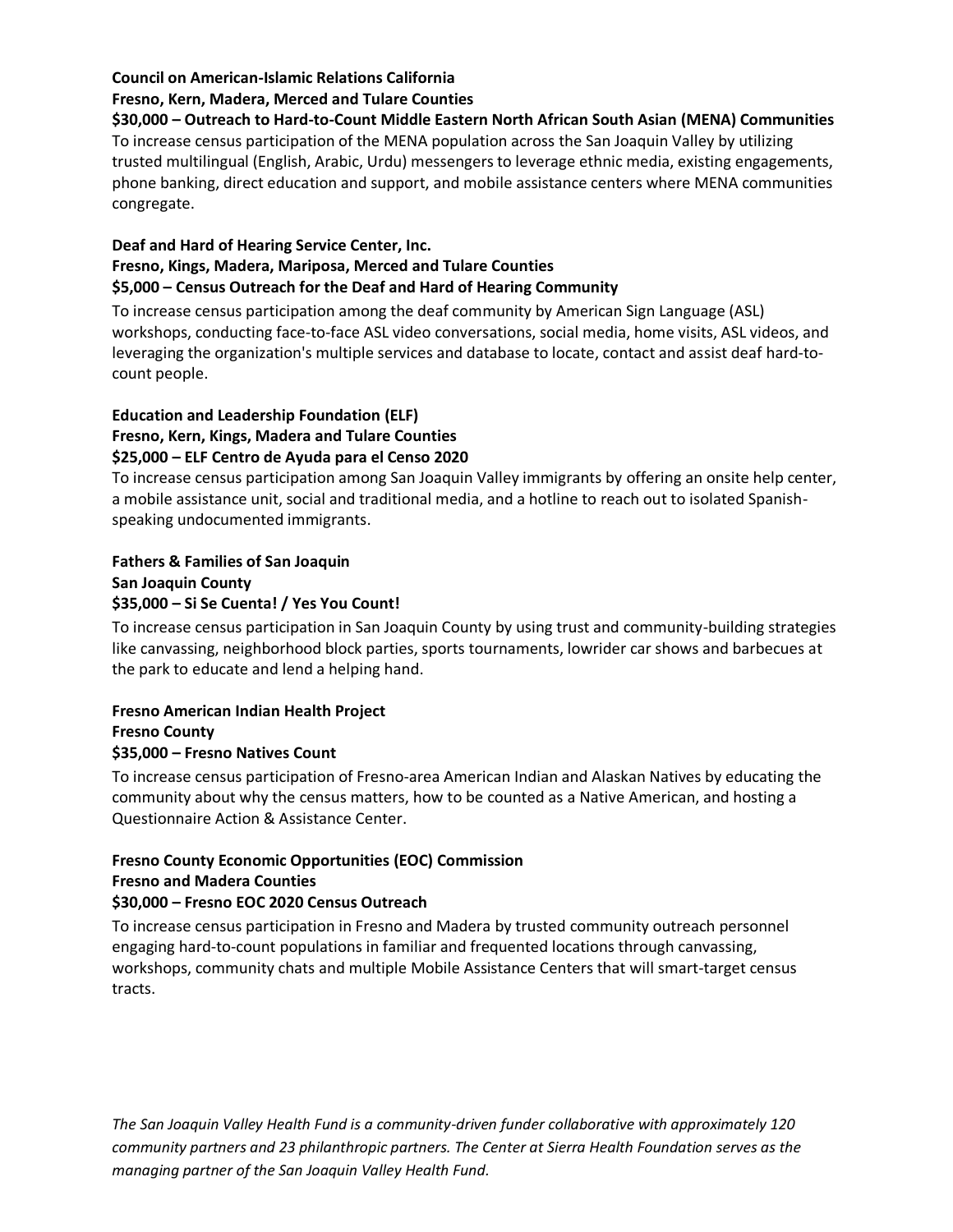# **Fresno Interdenominational Refugee Ministries**

# **Fresno County**

# **\$30,000 – Census Hard to Count Strategic Community Engagement Project**

To increase census participation in Fresno County among Southeast Asian, Middle Eastern and Northern Africans through ethnic media/community events, workshops, peer support groups and individual engagement and support.

# **Fresno Metro Black Chamber Foundation**

# **Fresno County**

**\$40,000 – Engage, Educate, Activate: African American Community Power Through Enumeration**

To increase census engagement among African Americans in Fresno County through census-focused community events and programs, collaborating with the ACBO partners and the Black Census and Redistricting Hub for door-to-door canvassing and phone banking, and providing a staffed stationary assistance center and three mobile assistance centers.

# **Immigrant Legal Resource Center**

# **Fresno, Kings, Madera, Merced, San Joaquin, Stanislaus and Tulare Counties \$25,000 – Census 2020 Outreach and Education Project for a Complete Count**

To increase immigrant participation in San Joaquin, Stanislaus and Merced counties by hosting presentations and workshops with individual consultation, using ethnic media and facilitating group processing events to offer hands-on assistance.

# **Independent Living Center of Kern County (ILCKC)**

#### **Kern County**

# **\$15,000 – ILCKC 2020 Census Outreach**

To increase census participation in Kern County among the disabled by scheduled awareness campaigns, trainings, interactive participation with disabled persons and hands-on assistance.

# **International Rescue Committee**

# **Fresno, Kern, Madera, Merced, San Joaquin and Stanislaus Counties**

# **\$20,000 – Census 2020: Refugees & Hard-to-Reach Communities in the San Joaquin Valley**

To increase census participation of San Joaquin Valley newcomers (e.g., refugees, victims of trafficking, asylum seekers) through workshops, social media, one-on-one case work services and lending a helping hand.

#### **Kings Community Action Organization (KCAO) Kings County**

# **\$35,000 – KCAO 2020 Census Outreach**

To increase census participation in Kings County by partnering with First 5 Kings County to engage and assist hard-to-count users of the 16 KCAO Head Start locations, the Domestic Violence/Homeless shelter, and the five First 5 Family Resource Centers (21 locations in total).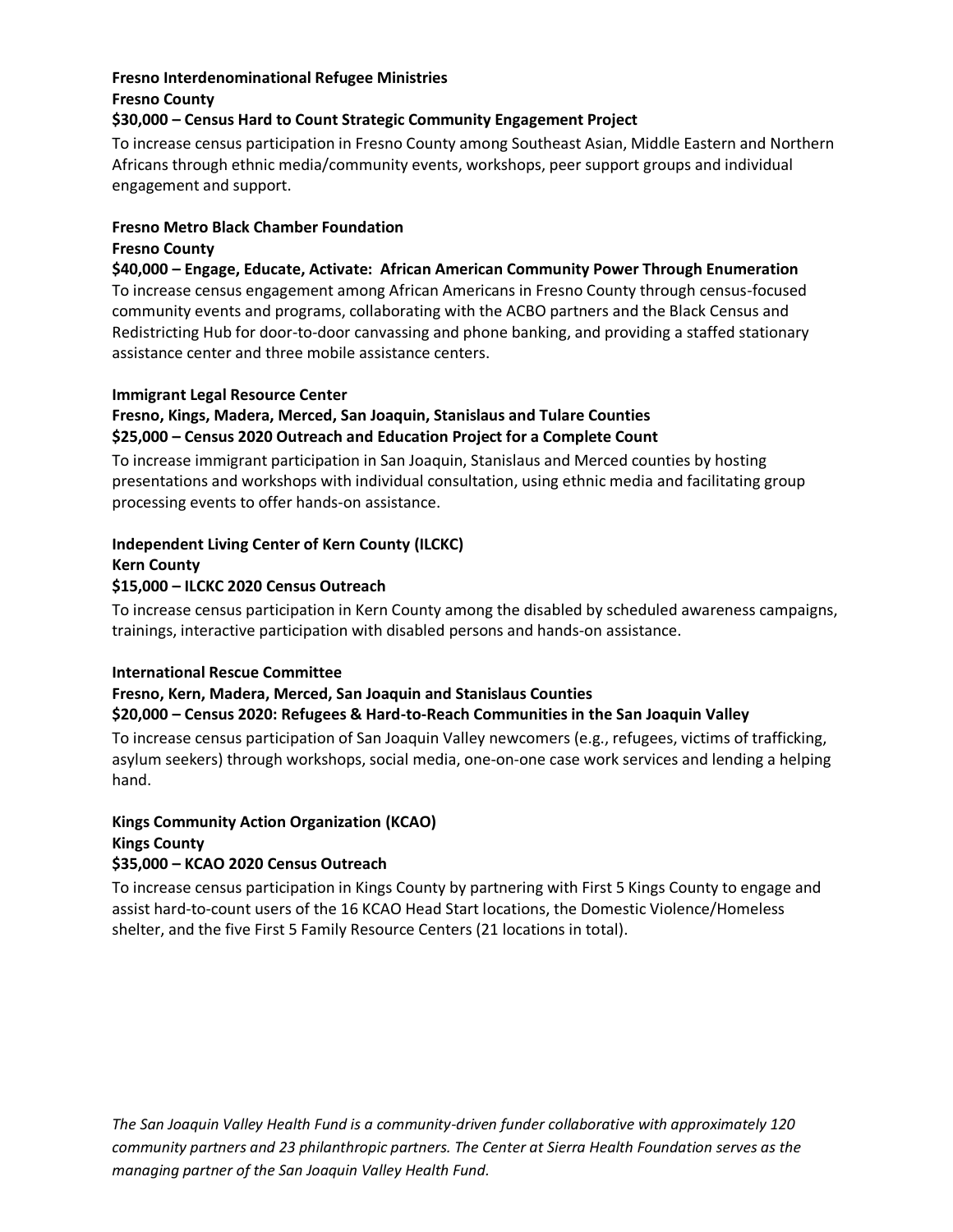# **Little Manila Foundation San Joaquin County**

# **\$25,000 – Youth Advocates for South Stockton Complete Count**

To increase South Stockton census participation by working with local youth to educate and train other youth on census outreach, engage in social media and in-person interactions at community meetings and events, and provide hands-on assistance (e.g., mobile tablets, technical assistance at the end of workshops).

# **Madera Coalition for Community Justice Madera County**

# **\$20,000 – Stand Up and Be Counted**

To increase census participation in Madera by leveraging the organization's current efforts in managing the County of Madera's state census funding and collaborating with others (e.g., CBDIO) to increase hands-on assistance to the hard-to-count.

# **Mi Familia Vota Education Fund San Joaquin and Stanislaus Counties \$35,000 – Central Valley Presente**

To increase census participation in San Joaquin and Stanislaus counties among farmworkers, limited-English-proficient and immigrant Latinos through a grassroots effort targeting the hardest-to-count census tracts layering programming and hands on assistance.

# **Peer Recovery Art Project (sponsored org: LGBTQ+ Collaborative) Merced, San Joaquin and Stanislaus Counties \$25,000 – Rural LGBTQ+ Count (RLC) Project**

To increase census participation among the LGBTQ+ community in Merced, Stanislaus and San Joaquin counties through outreach and offering a helping hand at traditionally safe, trusted spaces and inclusive social events, gay bars and drag shows in the main LGBTQ+ population centers where rural LGBTQ+ community members travel to socialize and access their community.

# **Pesticide Action Network North America Regional Center (sponsored org: El Quinto Sol de America) Tulare County**

# **\$40,000 – No One Left Uncounted**

To increase census participation in rural Tulare County by partnering with local resident leaders to establish trust, open communications about the census, dispel misinformation and provide hands-on assistance.

# **Pesticide Action Network North America Regional Center (sponsored org: Californians for Pesticide Reform)**

# **Tulare County**

# **\$25,000 – Reaching Hard-to-Count Farmworker & Agricultural Community Members**

To increase census participation in rural Tulare County, a respected community organizer and a coalition of trusted grassroots leaders will elevate the census in communities in which they already work through outreach events, community chats/pláticas, workshops, social and ethnic media, and by lending a helping hand.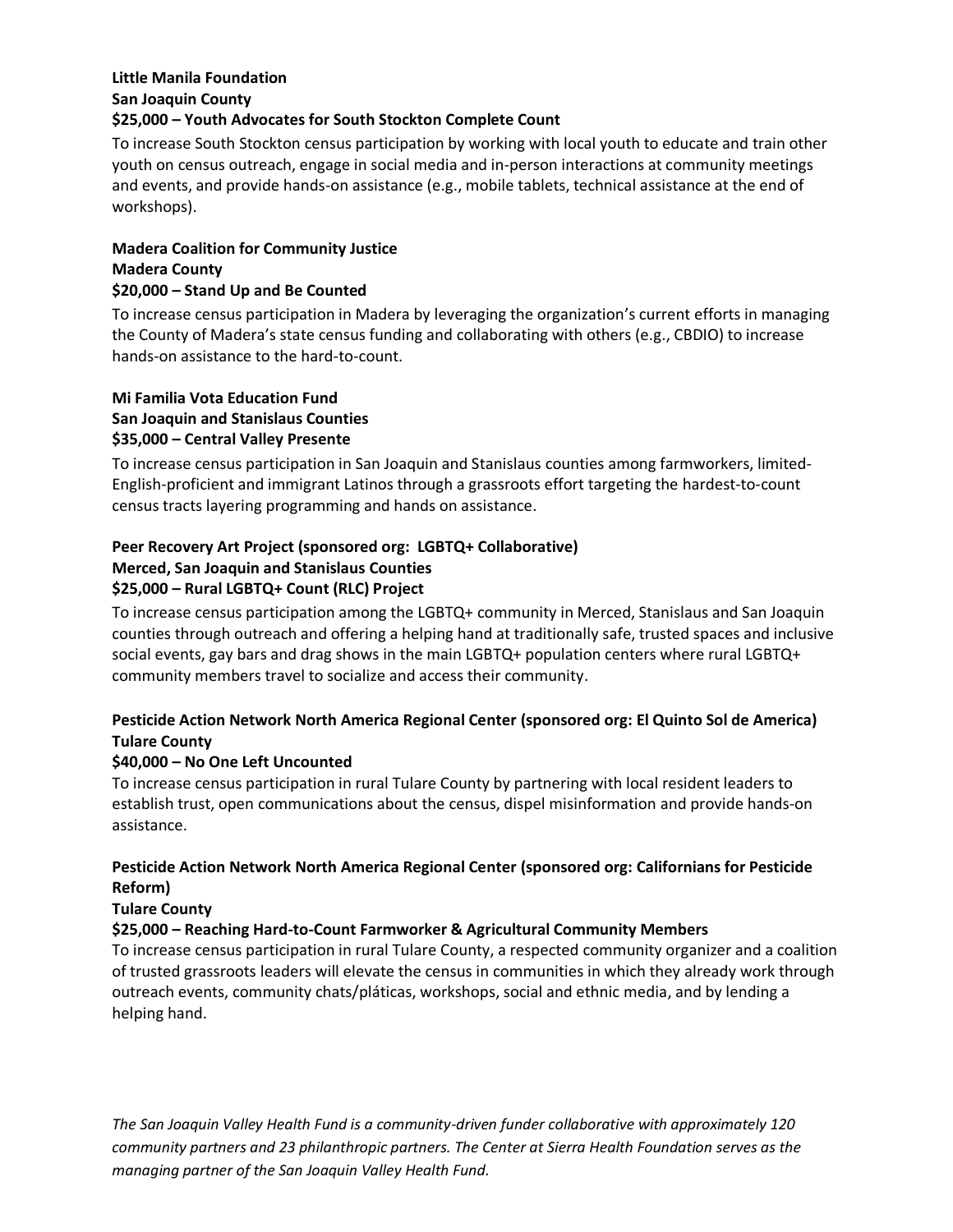# **Proteus, Inc. Fresno County**

#### **\$10,000 – West Fresno County Census Outreach Project**

To increase census participation in Kerman, Mendota and Huron (West Fresno County) among its hardto-count program participants by providing workshops, engaging clients via phone or walk-ins, participating at local community events and offering hands-on assistance.

# **Reading and Beyond**

# **Fresno County**

#### **\$30,000 – Fresno Hard-to-Count Outreach**

To increase census participation in hard-to count neighborhoods of Fresno by leveraging their own programs to discuss the census and provide hands-on assistance with completing census forms, seeking out strategic partnerships with community leaders in hard-to-count areas of the region, and assisting these leaders in speaking to their communities about the importance of the census.

# **Resources for Independence Central Valley Fresno, Kings, Madera, Merced and Tulare Counties \$20,000 – #DisabilityCounts2020**

To increase census participation among the disabled by establishing hands-on assistance centers in Fresno, Merced and Visalia; conducting a comprehensive outreach, social media and traditional media campaign; and making available assistive technology equipment for persons with disabilities to ensure census questionnaire completion.

# **Services & Immigrant Rights & Education Network (SIREN) Fresno, Kings, Madera, Merced and Tulare Counties**

# **\$30,000 – We Are Counting On You/Estamos Contando Contigo**

To increase Latino census participation in Fresno, Kings, Madera, Merced and Tulare counties by recruiting, training and mobilizing more than 20 bilingual (Spanish and English) Community Navigators to conduct door-to-door canvassing; host community town halls, pláticas and staff questionnaire assistance center (QAC) kiosks; and lead digital communications outreach through social and ethnic media.

# **Social & Environmental Entrepreneurs, Inc. (sponsored org: Invest in Me) Stanislaus County**

# **\$10,000 – Invest In Me Counts the West Side**

To increase census participation in West Stanislaus County by engaging and activating youth leaders to conduct workshops, trainings, traditional media and ethnic social media, and provide hands-on assistance.

# **Stanislaus Multi-Cultural Health Coalition West Modesto King (sponsored org: West Modesto Community Collaborative)**

# **Stanislaus County**

# **\$20,000 – Census Awareness to Under-Served Communities of West Modesto**

To increase census participation in Stanislaus County through a robust social media campaign that includes outreach in the local community churches, and engagement of high school and community college youth to network with their communities and families to encourage and support completion of the census.